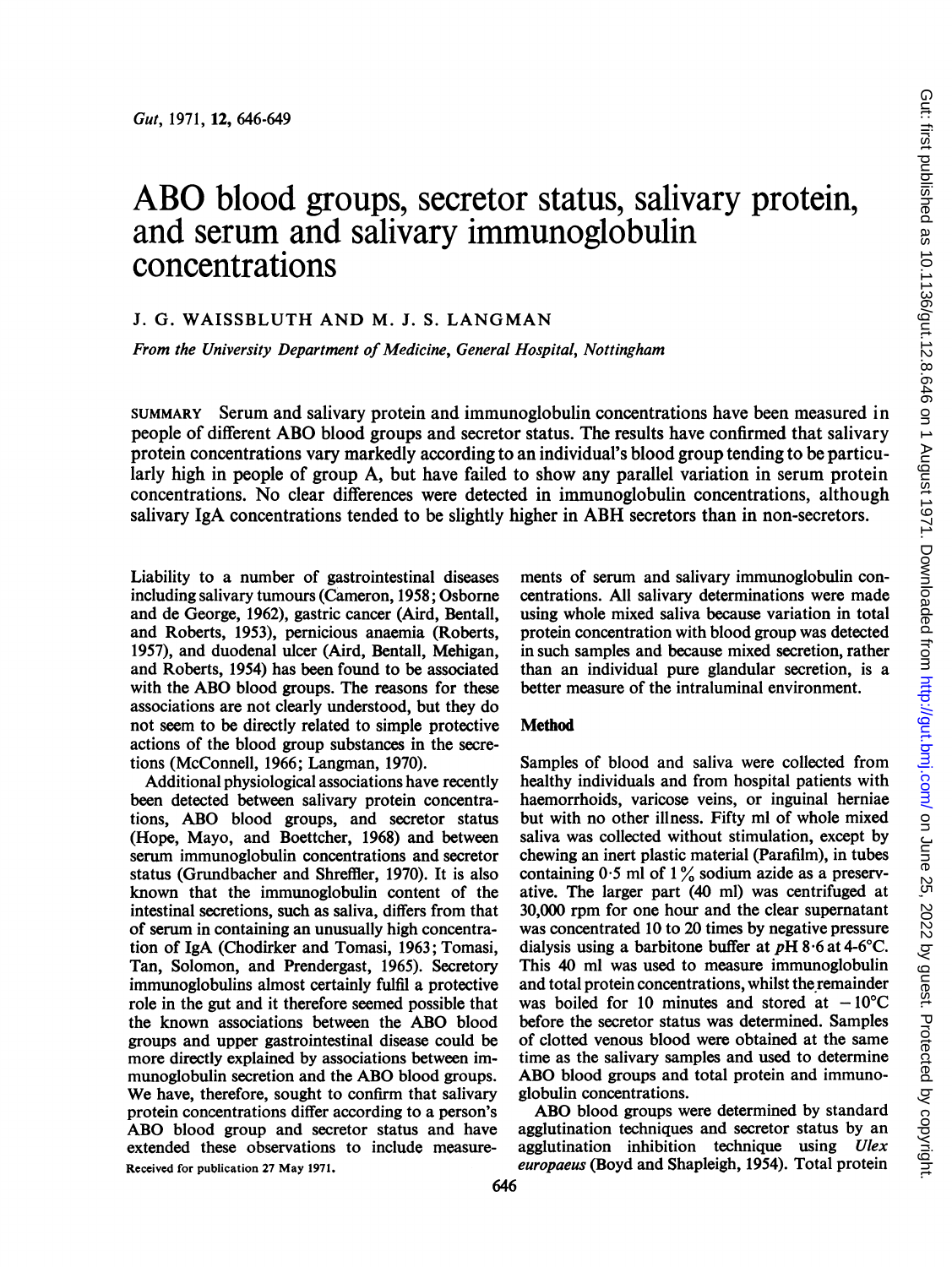concentrations of serum and saliva were measured spectrometrically by the Folinphenol technique (Lowry, Rosebrough, Farr, and Randall, 1951) using suitable dilutions of a commercially available standard serum. The concentrations of IgA, IgM, and IgG in serum and of IgA and IgG in saliva were measured by the radial immunodiffusion technique (Mancini, Carbonara, and Heremans, 1965) using commercially available immunodiffusion plates and standard antisera, which were suitably diluted during measurements. Since IgA is present in the secretions predominantly in a 115 form-which diffuses more slowly than the 75 non-secretory variety—results were corrected by multiplication by 1.4 (Hobbs, 1970). During preliminary experiments it was found that when small amounts of serum or concentrated saliva were added to mixed saliva before centrifugation and concentration the expected additional amounts of immunoglobulin could be detected at the completion of the concentration procedure. IgM could not, however, be detected in the mixed saliva except when deliberately added or when the saliva was contaminated with blood; all such contaminated samples were discarded. When duplicate salivary samples were collected at different times from the same individual it was found that the amounts of IgA and IgG detected varied by  $2-8\%$ .

### **Results**

Table <sup>I</sup> shows the serum and salivary protein concentrations found in people of different ABO blood groups. Mean salivary total protein concentrations were considerably lower in individuals of group O than in those of the remaining blood groups  $(t = 4.13)$ ,  $p < 0.001$ ). The slight differences detected between mean serum protein concentrations in the same individuals were, however, statistically insignificant and no overall correlation could be detected between serum and salivary protein concentrations ( $r = 0.05$ ,  $p > 0.25$ ). Salivary protein concentrations were found to increase with age and to be markedly greater in men than women. There was, however, no substantial difference in the mean ages of individuals of each of the blood groups, and salivary protein concentrations were consistently higher in men and women of group A than in those of group  $O$  (Table I), the number of people of groups B and AB being too few to allow men and women to be considered separately.

The results of serum and salivary immunoglobulin determinations are shown in Table II. No clear

|            | <b>Blood Group</b>                               |                  |        |                 |  |  |
|------------|--------------------------------------------------|------------------|--------|-----------------|--|--|
|            | ο                                                | $\boldsymbol{A}$ | B      | $\overline{AB}$ |  |  |
|            | Serum immunoglobulin concentration $(mg0)$       |                  |        |                 |  |  |
| IgA.       |                                                  |                  |        |                 |  |  |
| Mean       | 243.0                                            | $241 - 6$        | 230.3  | $210-3$         |  |  |
| No.        | 47                                               | 40               | 10     | 4               |  |  |
| IgG        |                                                  |                  |        |                 |  |  |
| Mean       | $1227 - 7$                                       | $1233 - 4$       | 1392.9 | $1006 - 7$      |  |  |
| No.        | 38                                               | 27               | 7      | 3               |  |  |
| <b>IgM</b> |                                                  |                  |        |                 |  |  |
| Mean       | 146.8                                            | 130.2            | 153.8  | 112.5           |  |  |
| No.        | 47                                               | 40               | 10     | 4               |  |  |
|            | Salivary immunoglobulin concentration (mg $\%$ ) |                  |        |                 |  |  |
| Ig A       |                                                  |                  |        |                 |  |  |
| Mean       | 0.91                                             | $1 - 00$         | 0.85   | 0.77            |  |  |
| <b>SEM</b> | 0.10                                             | 0.17             | 0.35   |                 |  |  |
| IgG        |                                                  |                  |        |                 |  |  |
| Mean       | 0.65                                             | 0.56             | 0.84   | 0.13            |  |  |
| <b>SEM</b> | 0.08                                             | 0.06             | 0.35   |                 |  |  |
| No.        | 26                                               | 17               | 4      |                 |  |  |

Table II Serum and salivary immunoglobulin concentrations in men and women of different ABO blood groups

differences were detected in the serum and salivary concentrations of immunoglobulins in people of the different ABO blood groups. Salivary samples, as expected, contained a higher proportion of IgA relative to IgG than would have been expected from

|                                        | <b>Blood Group</b>     |                    |                  |       |                  |               |                  |                    |
|----------------------------------------|------------------------|--------------------|------------------|-------|------------------|---------------|------------------|--------------------|
|                                        | Men and Women Combined |                    |                  |       | Men Only         |               | Women Only       |                    |
|                                        | $\boldsymbol{o}$       | $\boldsymbol{A}$   | $\boldsymbol{B}$ | AB    | $\boldsymbol{o}$ | A             | $\boldsymbol{o}$ | A                  |
| Salivary protein concentration $(mg0)$ |                        |                    |                  |       |                  |               |                  |                    |
| Mean                                   | 144.6 <sup>1</sup>     | 204.8 <sup>1</sup> | 174.1            | 171.5 | 172.5            | $226 \cdot 1$ | $130.3^*$        | 196.8 <sup>2</sup> |
| <b>SEM</b>                             | 7.2                    | $13-3$             | 26.9             | 54.9  | $10-8$           | 34.9          | 8.4              | $13 - 0$           |
| Serum protein concentration $(g\%)$    |                        |                    |                  |       |                  |               |                  |                    |
| Mean                                   | 6.97                   | 7.04               | 6.87             | 6.79  | 7.06             | 7.11          | 6.92             | 7.00               |
| <b>SEM</b>                             | 0.13                   | 0.09               | 0.25             | 0.27  | 0.20             | 0.11          | 0.17             | 0.10               |
| $\sim$                                 |                        |                    |                  |       |                  |               |                  |                    |
| No. studied                            | 47                     | 40                 | 10               | 4     | 16               | 11            | 31               | 29                 |

Table <sup>I</sup> Serum and salivary protein concentrations in individuals of different ABO blood groups <sup>1</sup>Statistically significant:  $t = 4.1$ ,  $p < 0.001$ .

<sup>2</sup>Statistically significant:  $t = 4.4$ ,  $p < 0.001$ .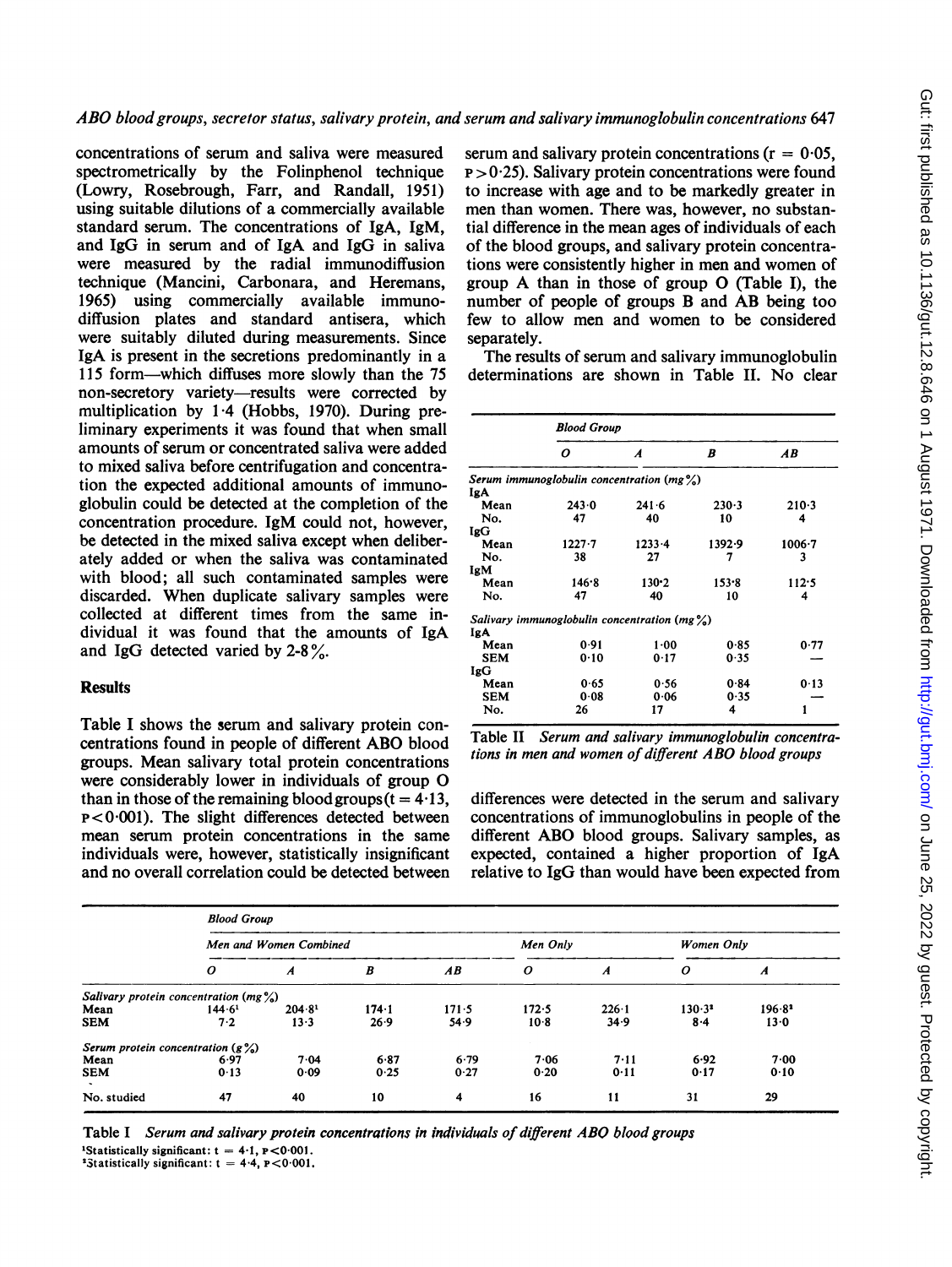their respective serum concentrations. This result is in keeping with the presence of a specific salivary transport system for IgA but there were no significant differences in the salivary concentrations of IgA in individuals of the different ABO blood groups.

The results of determinations of serum and salivary immunoglobulin concentrations in ABH secretors and non-secretors are shown in Table III. Though serum concentrations of the three immunoglobulins measured were consistently lower in non-secretors than in secretors, the differences were small and none were statistically significant. Comparisons between serum immunoglobulin concentrations were made after conversion of all individual results to logarithms to compensate for the skew distribution of the figures. Salivary immunoglobulin and total protein concentrations were also slightly lower in non-secretors than in secretors but none of the differences, except that for IgA  $(t = 2.1, P = 0.05)$ , were statistically significant.

|                                                    | <b>Secretors</b>                                       | <b>Non-secretors</b> |  |
|----------------------------------------------------|--------------------------------------------------------|----------------------|--|
|                                                    | Serum immunoglobulin concentration (mg $\frac{9}{6}$ ) |                      |  |
| IgA                                                |                                                        |                      |  |
| Mean                                               | 242.9                                                  | $237 - 7$            |  |
| IgG                                                |                                                        |                      |  |
| Mean                                               | $1234 - 3$                                             | 1149.9               |  |
| IgM                                                |                                                        |                      |  |
| Mean                                               | $166 - 6$                                              | 151.9                |  |
| No.                                                | 41                                                     | 15                   |  |
|                                                    | Salivary immunoglobulin concentration (mg $\%$ )       |                      |  |
| IgA                                                |                                                        |                      |  |
| Mean                                               | 1.02 <sup>1</sup>                                      | 0.651                |  |
| <b>SEM</b>                                         | 0.10                                                   | 0.07                 |  |
| IgG                                                |                                                        |                      |  |
| Mean                                               | 0.66                                                   | 0.54                 |  |
| <b>SEM</b>                                         | 0.07                                                   | 0.10                 |  |
| No.                                                | 36                                                     | 12                   |  |
| Salivary protein concentration (mg $\frac{9}{6}$ ) |                                                        |                      |  |
| Mean                                               | $150 - 6$                                              | 140.0                |  |
| SEM                                                | 8·6                                                    | 12.5                 |  |
| No.                                                | 41                                                     | 15                   |  |

Table III Salivary protein concentrations and serum and salivary immunoglobulin concentrations in men and women of different secretor status

<sup>1</sup> Statistically significant:  $t = 2.1$ ,  $P = 0.05$ .

#### **Discussion**

The results of this investigation have confirmed the earlier finding that individuals of group A have higher salivary protein concentrations than those of group 0 and, probably, of groups B and AB (Hope et al, 1968). However, no clear differences have been found in serum protein concentrations associated with the ABO blood groups. Salivary protein concentrations were also shown earlier to be greater in people of group  $A_2$  than in those of group  $A_1$  and

## J. G. Waissbluth and M. J. S. Langman

to be greater in ABH secretors than in non-secretors independently of the ABO blood group. We have not sought to confirm the first of these differences but we have found salivary protein concentrations to be slightly, though not significantly higher in secretors than in non-secretors; the lack of a clear difference is possibly due to the smaller number of nonsecretors studied in the present series.

The marked difference in salivary protein concentrations for the different ABO blood groups, and the absence of such a difference in serum protein concentrations suggest that the presence of protein in saliva is due, at least in part, to a specific transport mechanism associated with the ABO blood groups, and not to simple diffusion. The molecules of the blood group substance consist of a protein core with <sup>a</sup> carbohydrate side chain and the ABO and secretor genes, together with those for the Lewis blood groups, determine the characteristics of the sugar moiety (Watkins, 1966). Blood group glycoproteins form such a small proportion of the total protein present in saliva that differences in their amounts could not explain the variation according to ABO blood group which has been observed.

Though there is known to be a specific secretory system for IgA we have been unable to detect differences in salivary IgA concentrations in mixed saliva to parallel those differences found in serum protein concentrations. Salivary IgA concentrations were significantly lower in non-secretors than in secretors, but it is difficult to know whether this difference is due to anything more than the expected random variation when a number of independent statistical comparisons are made.

Serum IgG concentrations (but not IgA or IgM) have recently been found to be lower in ABH nonsecretors than in secretors (Grundbacher and Shreffler, 1970) and our results show a similar trend. In addition, our results show a tendency for salivary IgG concentrations to be lower in non-secretors than in secretors; however, this difference was not statistically significant and it seems likely that if there is any variation it—like that detected in serum is likely to be small.

The basis and significance of the genetic variation detected in protein concentrations in salivary secretion is unclear. An association has previously been detected between ABO blood groups, secretor status, and serum and mucosal concentrations of small intestinal alkaline phosphatase (Arfors, Beckman, and Lundin, 1963; Shreffier, 1965; Bamford, Harris, Luffman, Robson, and Cleghom, 1965; Langman, Constantinopoulos, and Bouchier, 1968). But, whereas salivary protein concentrations tend to be high in people of group A and in secretors, higher enzyme concentrations have been detected in